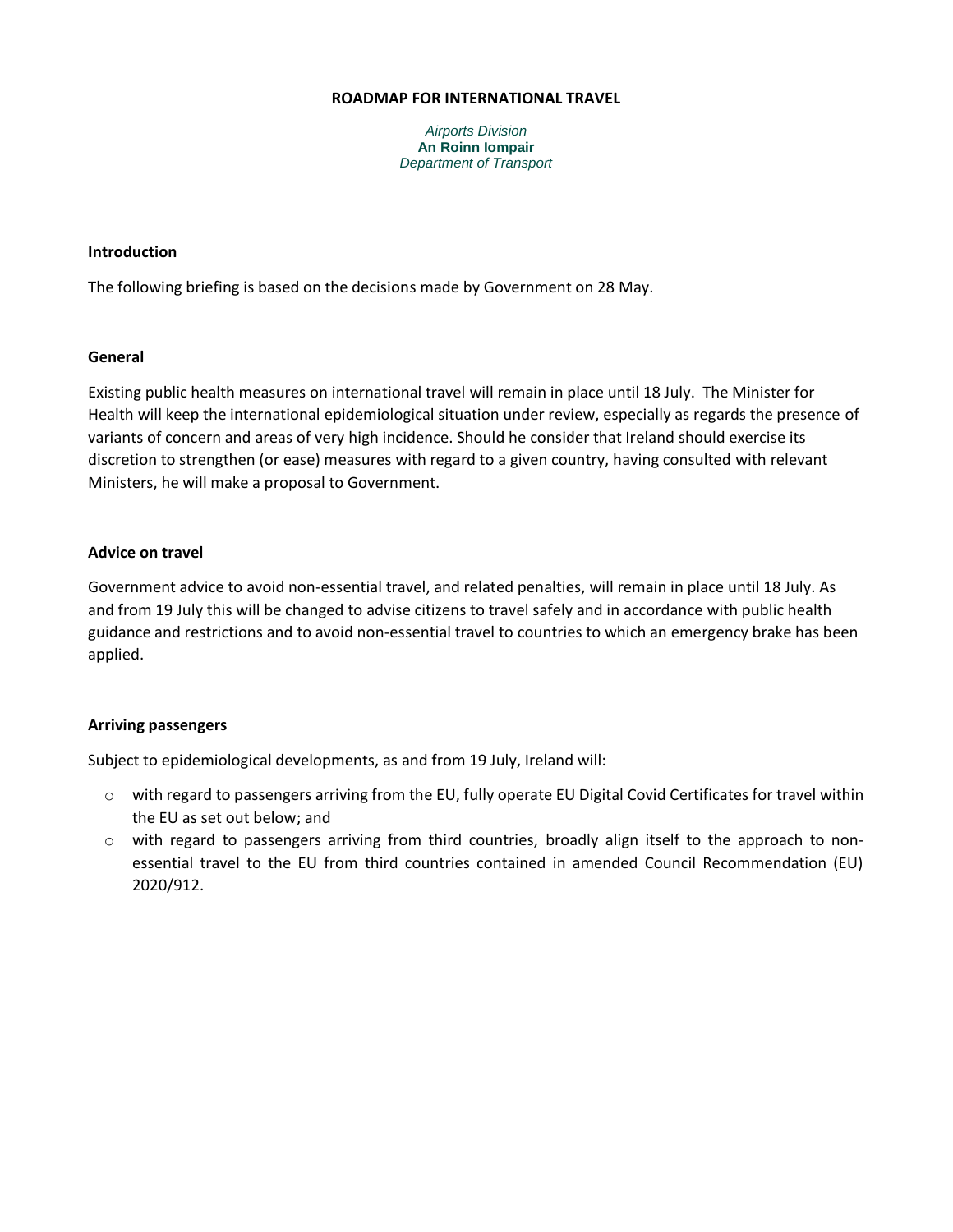#### **Overview of Measures for in-bound travel from 19 July**



#### **Passengers arriving from the EU**

The EU Regulation on Digital Covid Certificates (DCC) will come into effect on 1 July, with a six-week phasing-in period during which Member States must become compliant. It is proposed that, from 19 July, subject to epidemiological developments, the approach for passengers arriving in the State whose travel originates within the EU/EEA will be:

- Passengers presenting a DCC will not be required to quarantine
- Passengers who present a DCC based on a test not acceptable for travel purposes in Ireland (eg an antigen test) will be required to present also proof of a negative PCR test taken not more than 72 hours before arrival
- Passengers without a DCC will be will be required to present proof of a negative PCR test taken not more than 72 hours before arrival
- Children aged over seven and under eighteen (who are not vaccinated or recovered) will be required to present proof of a negative PCR test taken not more than 72 hours before arrival.
- All passengers will be advised to present for post-arrival testing if they develop symptoms of Covid19.

#### **Passengers arriving from third countries**

On 20 May the EU Council of Ministers adopted Amended Council Recommendation 912/2020 to amend restrictions on non-essential travel into the EU from third countries. Once Digital Covid Certificates are in place, the Commission will adopt an implementing act for treating third country vaccination certificates as equivalent or for issuance of such certificates to people vaccinated in third countries.

To guard against importation of variants of interest and of concern, an 'emergency brake' – coordinated at EU level - will allow Member States to adopt urgent and time-limited measures to react to the emergence of a variant, in particular one designated a variant of concern/interest by the ECDC, in a given third country. (ECDC is the European Centre for Disease Prevention and Control)

While this proposed non-legislative instrument is aimed at Member States within the Schengen zone – and thus Ireland is not obliged to participate- Ireland will broadly align itself to this approach in a way that is compatible with operation of the Common Travel Area and with an open border on the island.